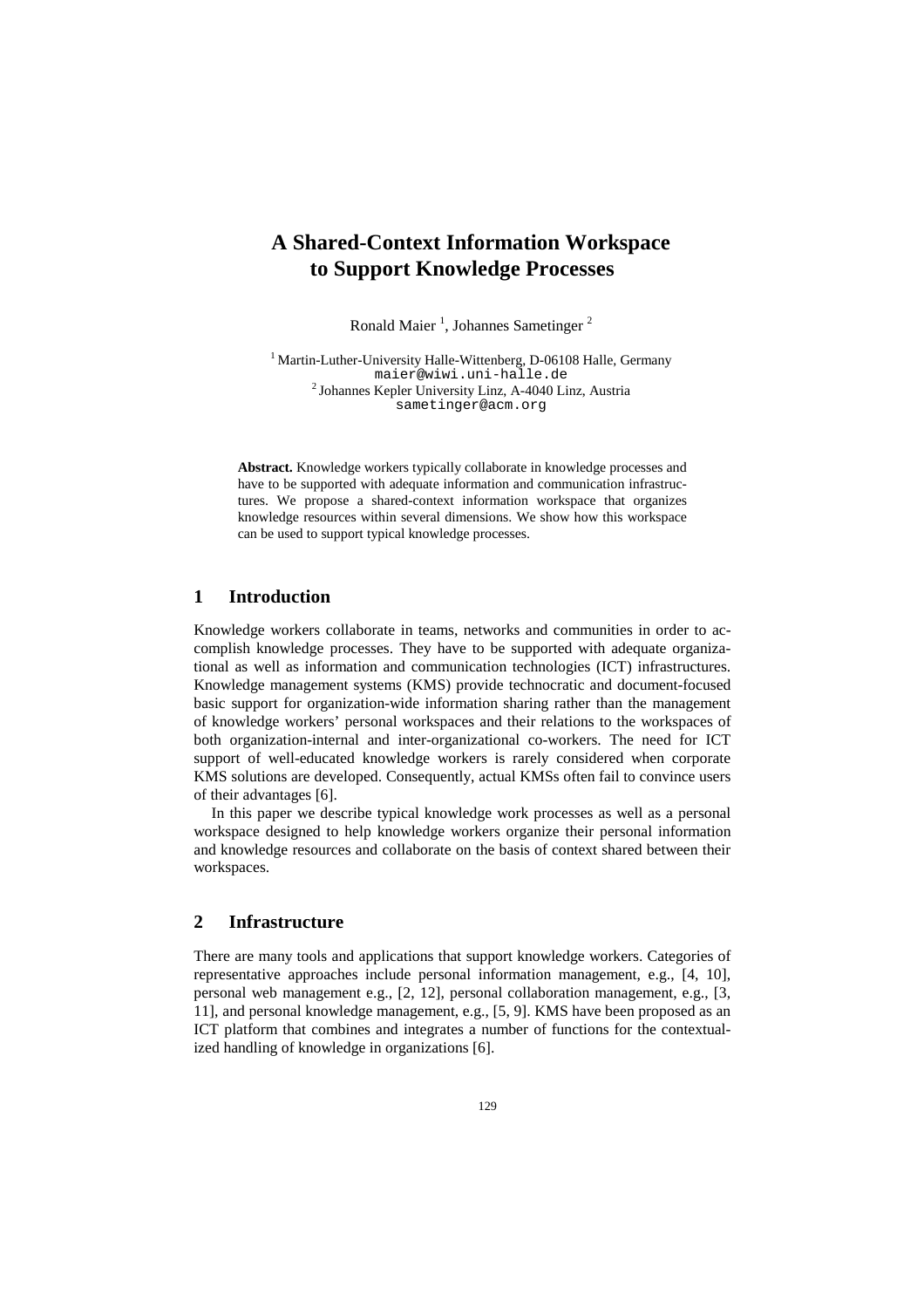Infotop is a proposal for an ICT infrastructure [7], with time as one of the most crucial attributes of documents. Typically, only appointments are displayed in calendars, rather than e-mail messages, text documents and other forms of documents. It is useful to display a selection of documents, e.g., we may want to see all documents of a project displayed in the calendar, or all documents of a person, i.e., all e-mail messages from and to that person, all files exchanged with that person, etc.

Users have information on their private computers and can also access public resources, typically on the Internet. Additionally, servers on local networks provide extra information that is not accessible to the public, but to a restricted number of users only. We imagine a private, a protected and a public workspace for users. The shared, i.e., protected and public, workspace and the private workspace of an individual can be placed on her computer. It is important to note that a user's protected workspace is not open to the public, but rather allows restricted access only to those individuals that she wishes. Thus, access privileges of the protected workspace have to be configurable in a flexible manner. Typically, public workspaces grant permission to read only, whereas protected workspaces may be open to write.

For a shared-context information workspace, we imagine to have private, protected and public workspaces institutionalized on all workplaces. Additionally, any information in these workspaces has to have meta-information attached, according to the dimensions time (when?), topic (what?), location (where?), person (who?), process (why?) and type (how?), such that powerful query mechanisms can be supported. These dimensions have been identified as being essential for effective categorization, visualization and navigation of collections of contents [7].

#### **3 Knowledge work processes**

Knowledge workers work together in knowledge-intensive business processes and in especially designed service processes, also called knowledge processes. The latter represent a (portion of a) knowledge life cycle consisting of the activities create (or externalize), value, organize and refine, store, distribute, search, apply as well as feedback/improve knowledge [1, 8, 13]. The life cycle steps can be combined to patterns of typical knowledge processes that are initiated and handled ad-hoc by knowledge workers, such as handling of documented knowledge, acquisition of external knowledge or community/network management. Due to the importance of the typical knowledge process handling documented knowledge, this process is considered in detail with the help of the sub-processes externalization, submission, distribution and search. Additional sub-processes not considered here include application, feedback and improvement. The following also discusses how the processes can be supported by a shared-context information workspace.

− *Externalization process*

is used e.g., to create and prepare a paper or a presentation for a conference coauthored by geographically dispersed knowledge workers who share a portion of their knowledge context, i.e., electronic knowledge sources. Examples of such knowledge sources are links, documents, web sites, data bases, expert contacts. The externalization of information is done with regular applications, e.g., word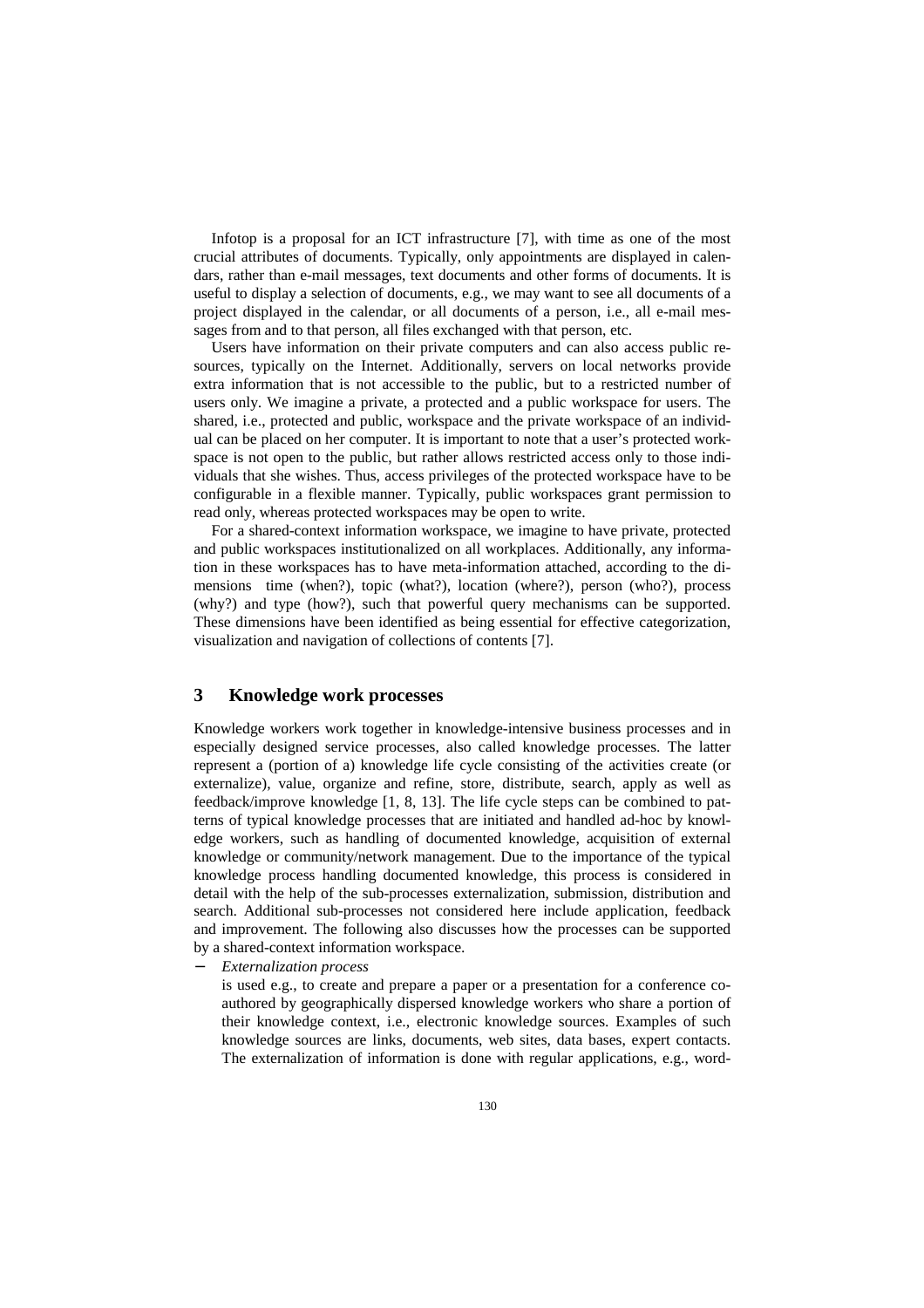processing software, or specifically designed authoring tools. This process results in documents that typically are at first stored in the private workspace. It is important to have meta-information attached to these documents. This is not sufficiently supported by today's applications.

− *Submission process* 

comprises the sub-processes submit, value, organize & refine as well as store knowledge. The process is triggered by an individual knowledge worker or a group of knowledge workers, evaluated by (members of) a community, e.g., a program committee, reviewed, refined and linked to other knowledge elements by a subject matter specialist, e.g., a person operating a web site on a certain subject. These value-added knowledge elements are occasionally repackaged for specific target groups. Finally, the target audience is granted physical and intellectual access to the submitted knowledge elements. In the simplest case, submission means publication of a new knowledge element and its distribution towards a topicoriented network, i.e., in a protected or public workspace. Versioning of information and the support of workflows are required for the submission process.

− *Distribution process* 

handles the creation of interest profiles specific to individual knowledge workers. Subsequently, new knowledge elements as well as links to events, learning offerings, meetings or expert advice are distributed according to these profiles. In a more general sense this process handles all distribution of knowledge to knowledge workers in geographically dispersed locations. The distribution process involves moving or copying information from one's private to one's protected or public workspace. It is useful to have this process combined with some sort of notification, especially in the protected workspace.

− *Search process* 

identifies and connects several steps of an individual or joint search for knowledge elements and/or expert advice by a group of connected knowledge workers. Crucial steps in a joint search process include the definition of search locations, the combination and weighing of personal preferences, and the amalgamation of individual search results. Searching is done primarily based on meta-information in one's workspace consisting of one's private, protected and public workspaces. Protected and public workspaces have to be prioritized according to topics, e.g., workspaces of research groups have to be considered only when the search process is aimed towards the research topics of these groups. Findings in protected workspaces are typically more relevant than findings in public workspaces.

Figure 1 depicts all the knowledge processes mentioned above that involve the entire shared-context information workspace of a user.

### **4 Conclusion**

We have introduced ICT infrastructures and outlined typical knowledge work processes. KMS are typically restricted to one organization's boundaries. A significant portion of knowledge processes crosses these boundaries and thus can only be sup-